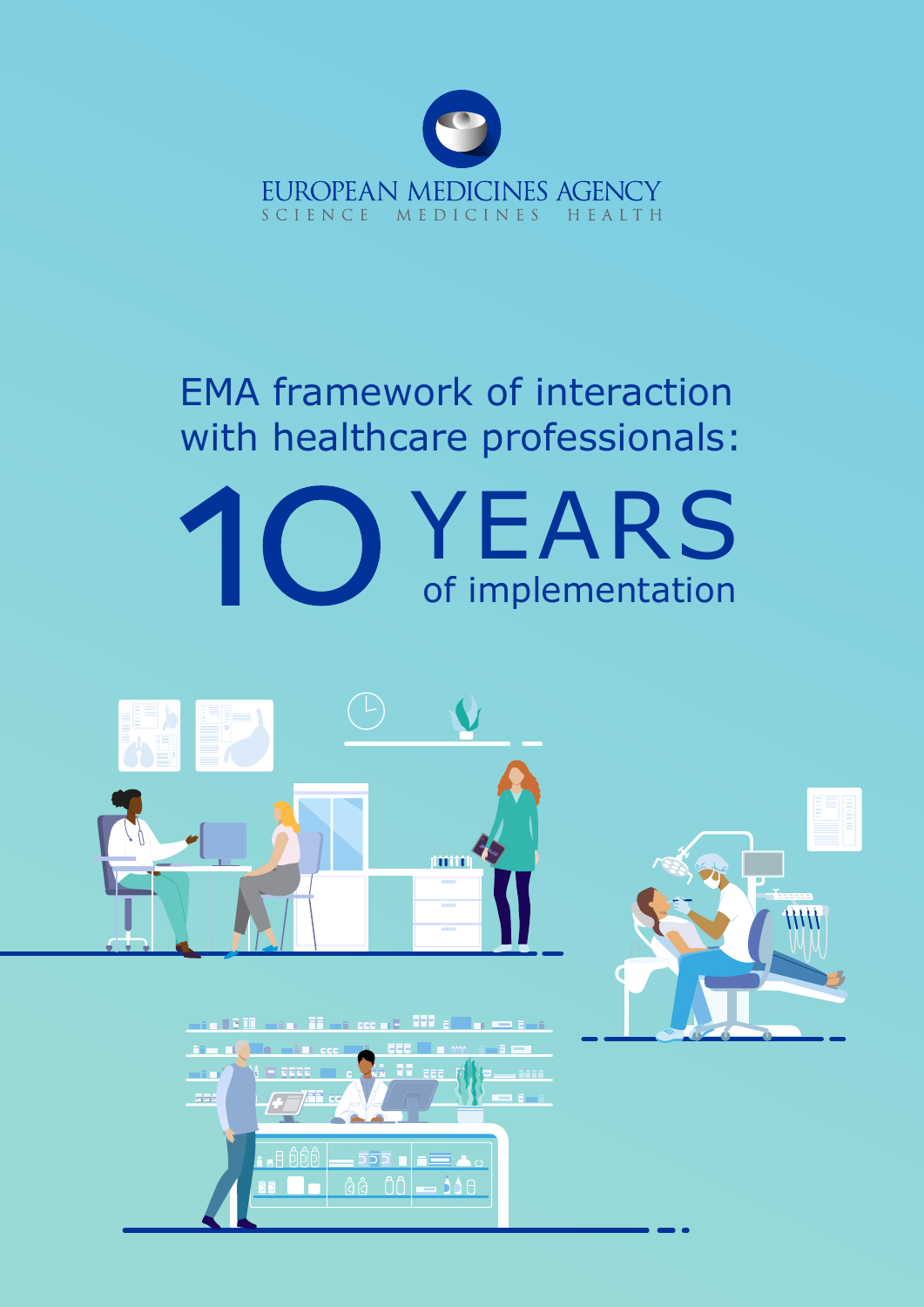

15 December 2021 EMA/698996/2021 European Medicines Agency

# EMA framework of interaction with healthcare professionals: 10 years of implementation

Public and Stakeholder Engagement

# **Who are the healthcare professionals interacting with EMA?**

Doctors, pharmacists, nurses form part of EMA's network of eligible organisations ensuring that the needs and concerns of a wide range of healthcare professionals and learned societies across Europe are represented via direct contact with EMA.

The ultimate goal is to bring on board organisations that represent different fields of clinical expertise and practitioners in Europe active within the broad spectrum of health care, including primary care.

Healthcare professionals are present in all aspects of medicines regulation as members of committees and expert groups, in addition to the specialists that are invited on specific issues. The perspective of the practicing clinician or community/hospital pharmacist or specialist nurse brings a beneficial viewpoint to the discussions.

Any not-for-profit organisation that fulfils EMA's eligibility criteria is welcome to express its interest in [getting involved in the work of EMA.](https://www.ema.europa.eu/en/partners-networks/healthcare-professionals/getting-involved)

In December 2021, **EMA's network of eligible organisations** reached a total of 38 eligible organisations.



Full list of organisations provided in Annex 1

**Official address** Domenico Scarlattilaan 6 **●** 1083 HS Amsterdam **●** The Netherlands An agency of the European Union **Address for visits and deliveries** Refer to www.ema.europa.eu/how-to-find-us **Send us a question** Go to www.ema.europa.eu/contact **Telephone** +31 (0)88 781 6000



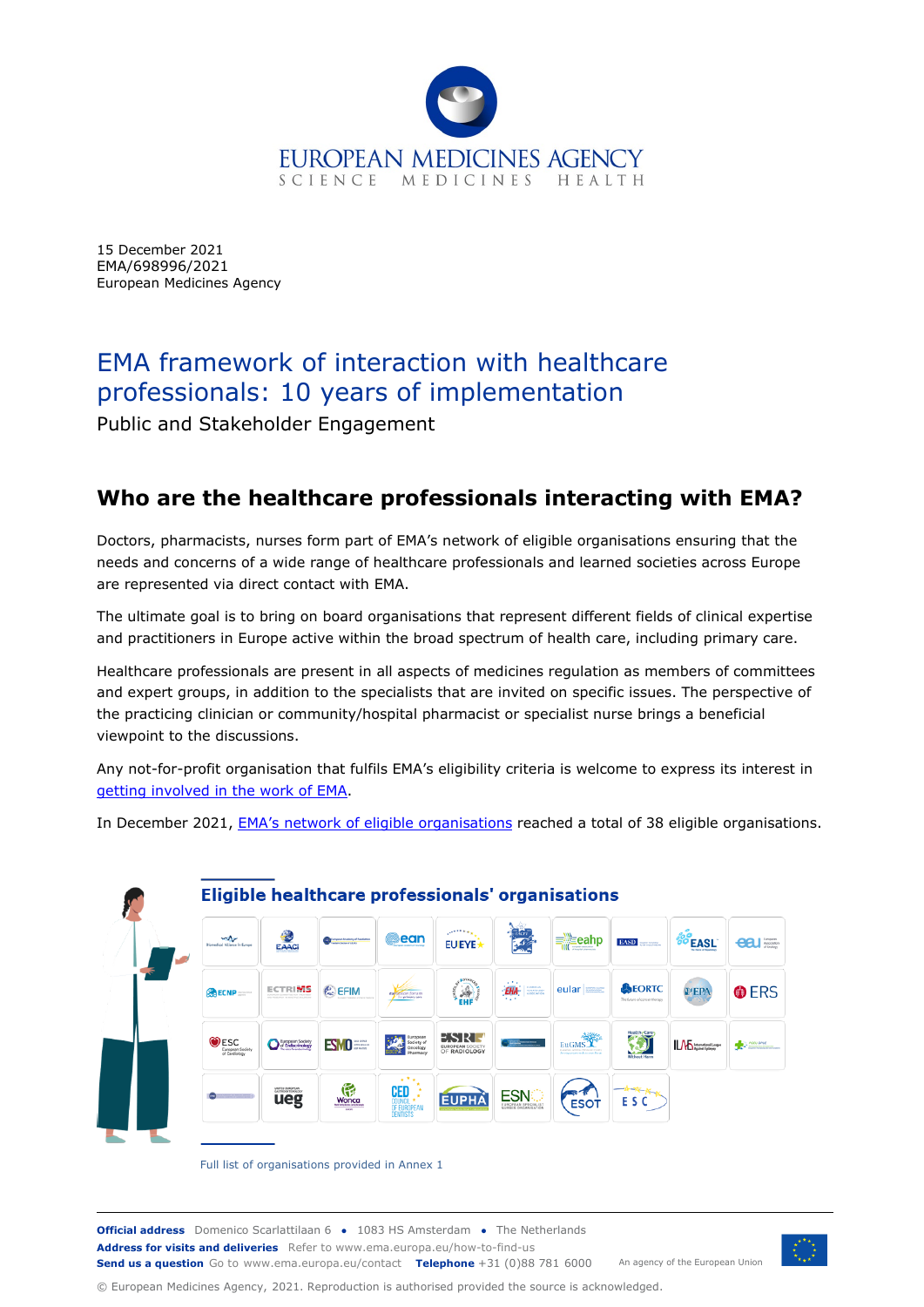## **Steps leading to a framework of interaction**

In 2004, the revised pharmaceutical legislation (Regulation (EC) No 726/2004) foresaw, for the first time, the inclusion of one representative of doctors' organisations in the EMA Management Board, leading to the appointment later on in September 2005 of Lisette Tiddens-Engwirda, then Secretary-General of the Standing Committee of European Doctors (CPME), as the first representative.

Still in 2004, the EMA initiated the drafting of a policy to involve patient and consumer groups, building upon several years of experience of interaction with these groups. It also released the EMEA Roadmap to 2010 for public consultation. The final roadmap was then published in March 2005, clearly identifying as a specific action to engage more fully in dialogue with healthcare professional organisations, academia, learned societies and other stakeholders. In September 2005, the EMA Management Board agreed to first finalise a framework for interaction with patient organisations due to the advanced state of play of preparations, which should then be followed closely by a framework for interaction with the organisations of healthcare professionals.

In 2006, EMA organised a first workshop<sup>[1](#page-2-0)</sup> with healthcare professional organisations which led to the creation of an informal group. This group, co-chaired by Noel Wathion and Isabelle Moulon, ran for several years, as the precursor of what would become EMA Healthcare Professionals' Working Party (HCPWP), and was instrumental in developing the EMA interaction with healthcare professional organisations.

In 2011, a first formal *framework of interaction with healthcare professionals* was adopted by the EMA Management Board.

# **Key milestones**

**2011**

• Adoption of framework by EMA's Management Board on 15 December 2011

#### **2012**

• The first group of 20 European organisations covering different areas of practice and expertise joined EMA's network of eligible healthcare professional organisations, following voluntary application and assessment of their compliance with EMA eligibility criteria

#### **2013**

- Establishment of EMA Healthcare Professionals' Working Party (HCPWP), a cross-human scientific committees' working party co-chaired by Gonzalo Calvo Rojas (HCPWP) and Isabelle Moulon (EMA) and composed of members appointed amongst eligible organisations and representatives from all EMA Human Scientific Committees. The HCPWP discusses issues of common interest between EMA and healthcare professionals.
- First joint workshop with PCWP, which was dedicated to the topic of patients' voice in the evaluation of medicines
- Further expansion and operation of the network of eligible organisations

#### **2014**

- PCWP/HCPWP workshop on regulatory and methodological standards to improve benefit-risk evaluation of medicines
- PCWP/HCPWP workshop on benefit-risk communication
- <span id="page-2-0"></span><sup>1</sup> [http://www.ema.europa.eu/docs/en\\_GB/document\\_library/Report/2009/12/WC500018171.pdf](http://www.ema.europa.eu/docs/en_GB/document_library/Report/2009/12/WC500018171.pdf)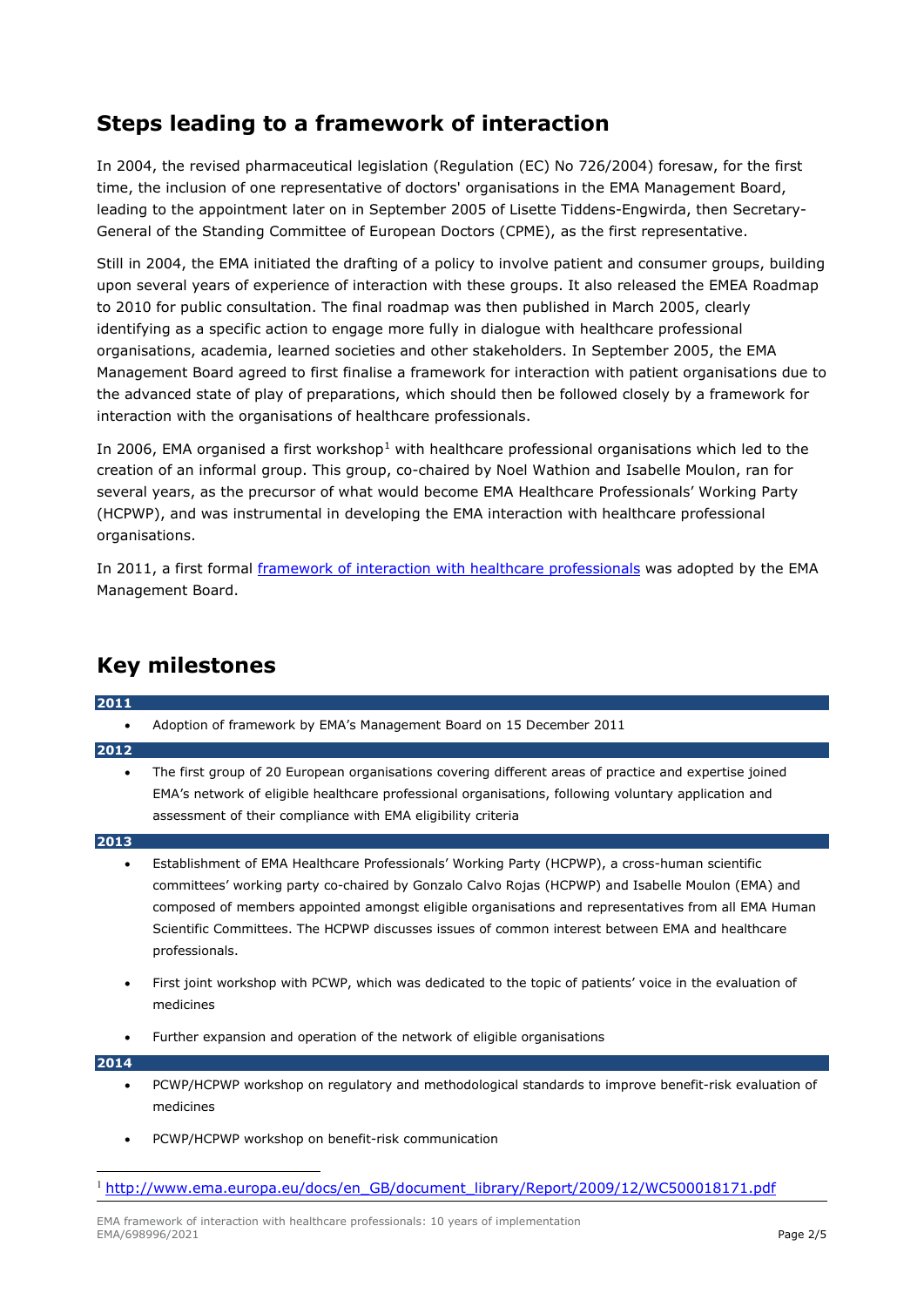- Publication of the first annual report on the progress of the interaction with healthcare professionals' organisations (final building block for the full implementation of the framework)
- Revision and implementation of EMA eligibility criteria

#### • Further expansion and operation of the network of eligible organisations

#### **2015**

- HCPWP topic group on developing EMA's collaboration with academia
- PCWP/HCPWP information session on biosimilars
- PCWP/HCPWP workshop on risk minimisation measures
- Further expansion and operation of the network of eligible organisations

#### **2016**

- PCWP/HCPWP session on communication and information on medicines
- PCWP/HCPWP workshop on social media
- HCPWP workshop on developing a framework of collaboration between EMA and academia
- EMA workshop on the collaboration with general practitioners/ family physicians
- Adoption of revised framework by EMA's Management Board to incorporate experience gained during first 5 years
- Further expansion and operation of the network of eligible organisations
- Second mandate of HCPWP initiated, with the number of members appointed amongst eligible organisations extended to 20 and co-chaired by Gonzalo Calvo Rojas (HCPWP) and Juan Garcia Burgos (EMA)

#### **2017**

- PCWP/HCPWP information session on antimicrobial resistance
- PCWP/HCPWP workshop on personalised medicines: role of patients, consumers and healthcare professionals
- Further expansion and operation of the network of eligible organisations
- First public hearing

#### **2018**

- Revision and implementation of EMA eligibility criteria
- Further expansion and operation of the network of eligible organisations
- Second public hearing

#### **2019**

- Publication of joint statement of collaboration with general practitioners
- Further expansion and operation of the network of eligible organisations
- Third mandate of HCPWP initiated, with the number of members appointed amongst eligible organisations extended to 22 and co-chaired by Ulrich Jaeger (HCPWP) and Juan Garcia Burgos (EMA)
- Publication of first joint PCWP/HCPWP 3-year work plan

#### **2020**

• ICH E6(R3) good clinical practice workshop with PCWP and HCPWP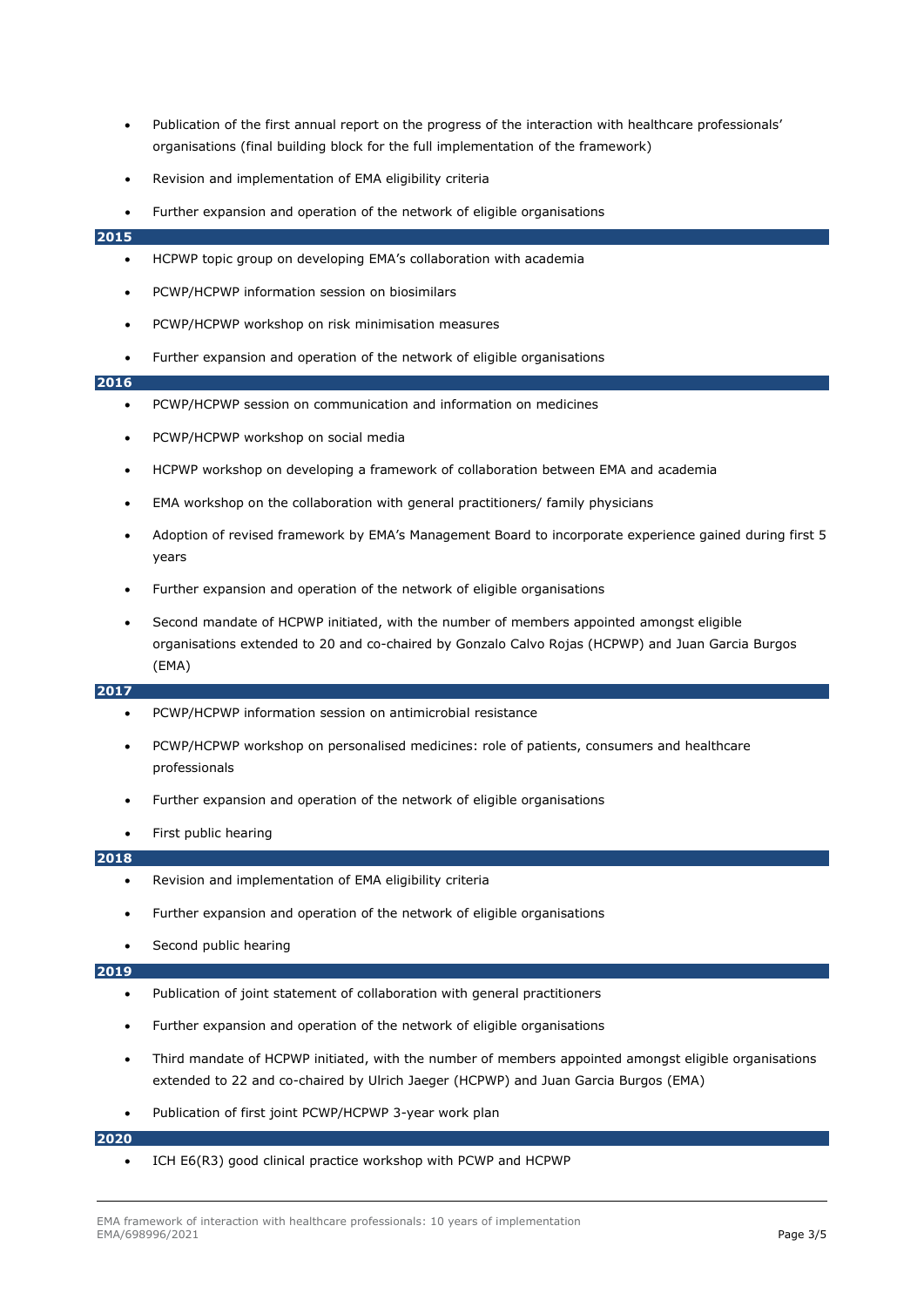- PCWP/HCPWP workshop on benefit-risk of medicines used during pregnancy and breastfeeding
- PCWP/HCPWP workshop on the application of GDPR in the area of health and secondary use of data for medicines and public health purposes
- further expansion and operation of the network of eligible organisations
- PCWP/HCPWP COVID-19 updates
- HCP representative joins HMA/EMA Big Data Steering Group

#### **2021**

- PCWP/HCPWP COVID-19 updates
- First satisfaction survey to eligible organisations
- Pilot to step up engagement with eligible organisations through the creation of a Healthcare professional organisations policy officers' group (HCP POG)
- Further expansion and operation of the network of eligible organisations
- HCP representative joins DARWIN-EU Advisory Board

# **Future direction**

Overall, the framework is solidly based on the regular interaction with a network of European healthcare professionals' organisations, aiming to:

- Support the Agency in order to access the best possible **independent expertise in clinical practice**, to incorporate the real-world experience into drug development, benefit/risk evaluation and monitoring;
- Contribute to a more efficient and targeted **communication** to healthcare professionals, which can facilitate the transfer of information along the patient journey as a mean to promote patient safety and optimal use of medicines;
- Enhance healthcare professionals' organisations' **understanding** of the role and activities of the EU medicines Regulatory Network.

Future direction of EMA's interaction with healthcare professional organisations and learned societies will continue to be aligned with EMA's regulatory science strategy to 2025 and the European Medicines Agencies Network strategy to 2025.

Advances in adaptive design for clinical trials, personalised medicine, more extended use of real-world evidence, and the public availability of clinical data will provide additional opportunities for engaging with healthcare professionals in the interface of clinical research and clinical practice. For such engagement to become a reality the Agency sees healthcare professional organisations and learned societies as relevant intermediaries able to facilitate relations with the wider community of healthcare professionals across the EU (i.e. individual members and/or national associations).

EMA is fully committed to continue working closely together with its ever-expanding network of eligible organisations. As always, EMA remains open to learn and understand the wider issues affecting healthcare professionals and explore further ways of engaging with them in the context of its activities and wider ecosystem of stakeholders and partners.